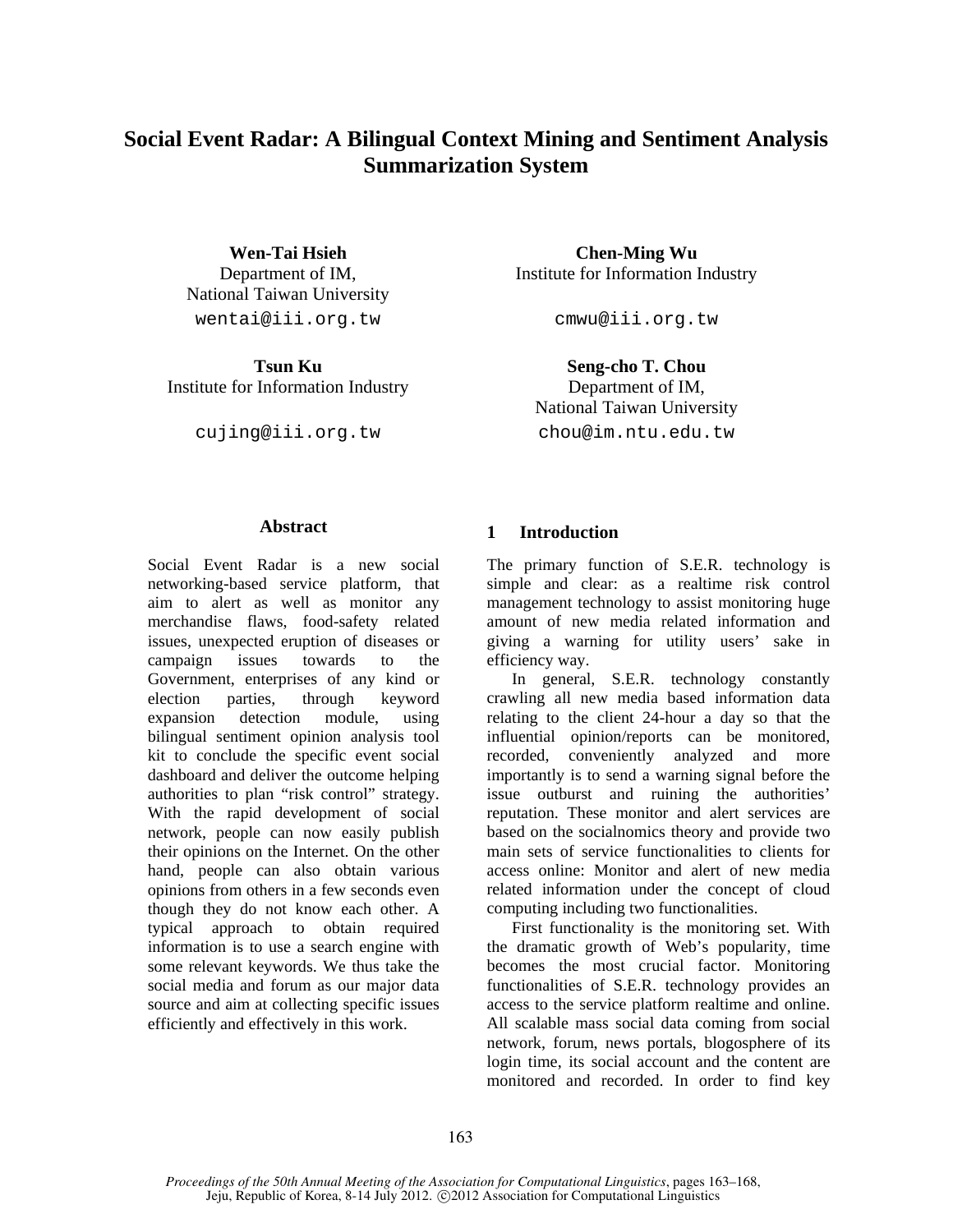opinion leaders and influential, the S.E.R. technology used social network influence analysis to identify a node and base on the recorded data to sort and analyze opinion trends statistics for every customer's needs.

Second functionality is alert module. Alert functionalities of the S.E.R. technology automatically give a warning text-messages or an e-mail within 6 hours whenever the golden intersection happened, meaning the 1-day moving average is higher than the 7-days moving average line, in order to plan its reaction scheme in early stage.

In empirical studies, we present our application of a Social Event Radar. We also use a practical case to illustrate our system which is applied in industries and society. The rest of this paper is organized as follows. Preliminaries and related works are reviewed in Section 2. The primary functionality and academic theory are mentioned in Section 3. Practical example and influence are explored in Section 4. S.E.R. detail operations are shown in Section 5. Finally, this paper concludes with Section 6.

# **2 Preliminaries**

For the purpose of identifying the opinions in the blogosphere, First of all, mining in blog entries from the perspective of content and sentiment is explored in Section 2.1. Second, sentiment analysis in blog entries is discussed in Section 2.2. Third, information diffusion is mentioned in Section 2.3.

# **2.1 Topic Detection in Blog Entries**

Even within the communities of similar interests, there are various topics discussed among people. In order to extract these subjects, cluster-liked methods Viermetz (2007) and Yoon (2009)are proposed to explore the interesting subjects.

Topic-based events may have high impacts on the articles in blogosphere. However, it is impossible to view all the topics because of the large amount. By using the technique of topic detection and tracking (Wang, 2008), the related stories can be identified with a stream of media. It is convenient for users who intend to see what is going on through the blogosphere. The subjects are not only classified in the first step, but also rank their importance to help user read these articles.

After decomposing a topic into a keyword set, a concept space is appropriate for representing relations among people, article and keywords. A concept space is graph of terms occurring within objects linked to each other by the frequency with which they occur together. Hsieh (2009) explored the possibility of discovering relations between tags and bookmarks in a folksonomy system. By applying concept space, the relationship of topic can be measured by two keyword sets.

Some researches calculate the similarity to identify the characteristic. One of the indicators is used to define the opinion in blog entries which is "Blogs tend to have certain levels of topic consistency among their blog entries." The indicator uses the KL distance to identify the similarity of blog entries (Song, 2007). However, the opinion blog is easy to read and do not change their blog topics iteratively, this is the key factor that similarity comparison can be applied on this feature.

# **2.2 Opinion Discovery in Blog Entries**

The numbers of online comments on products or subjects grow rapidly. Although many comments are long, there are only a few sentences containing distinctive opinion. Sentiment analysis is often used to extract the opinions in blog pages.

Opinion can be recognized from various aspects such as a word. The semantic relationship between opinion expression and topic terms is emphasized (Bo, 2004). It means that using the polarity of positive and negative terms in order to present the sentiment tendency from a document.

Within a given topic, similarity approach is often used to classify the sentences as opinions. Similarity approach measures sentence similarity based on shared words and synonym words with each sentence in documents and makes an average score. According to the highest score, the sentences can assign to the sentiment or opinion category (Varlamis, 2008).

Subjectivity in natural language refers to aspects of language used to express opinions and evaluation. Subjectivity classification can prevent the polarity classifier from considering irrelevant misleading text. Subjectivity detection can compress comments into much shorter sentences which still retain its polarity information comparable to the entire comments (Rosario, 2004; Yu, 2003).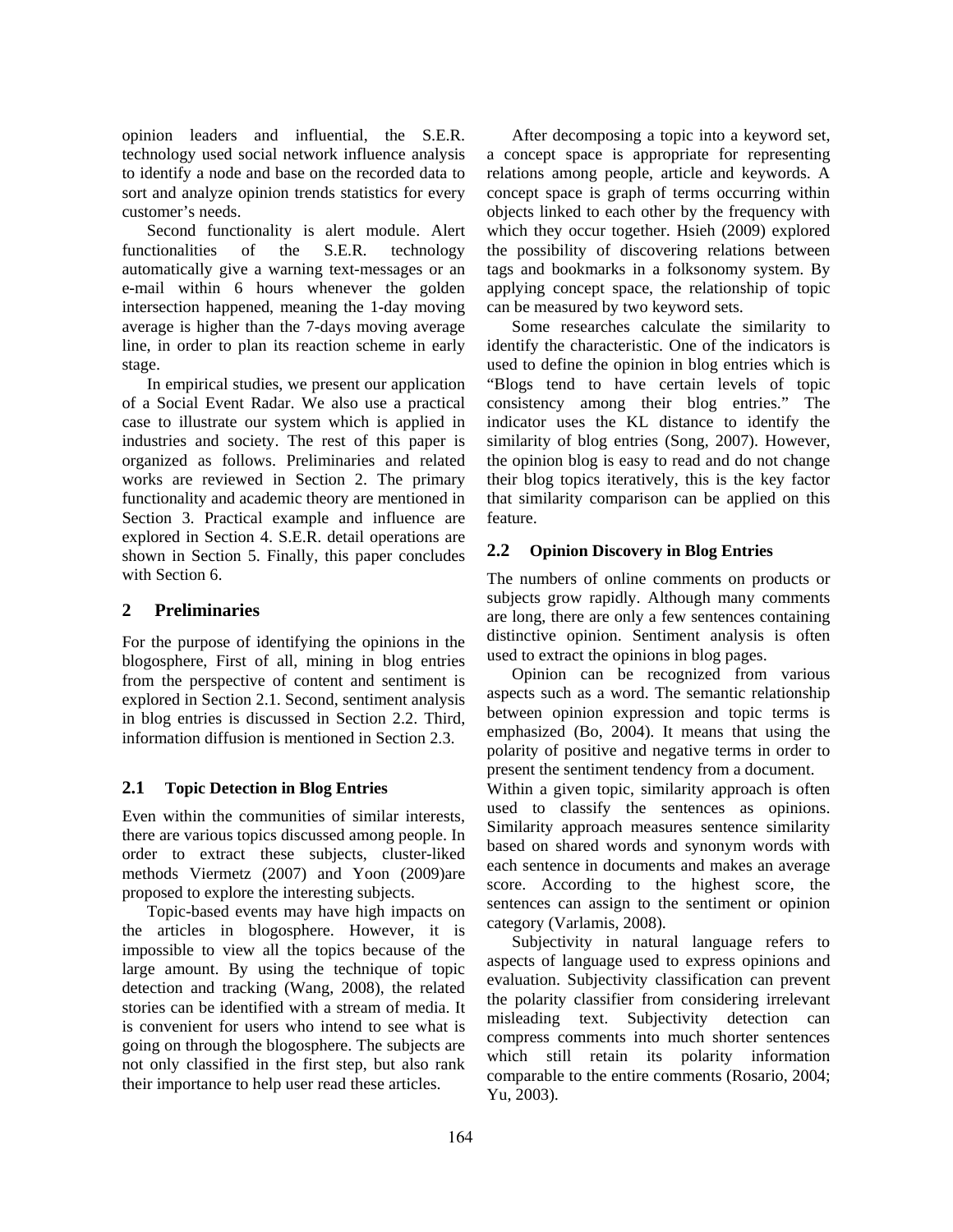## **2.3 Information Diffusion in Internet**

The phenomenon of information diffusion is studied through the observation of evolving social relationship among bloggers (Gill, 2004; Wang, 2007). It is noted that a social network forms with bloggers and corresponding subscription relationship.

Information diffusion always concerns with temporal evolution. The blog topics are generated in proportion to what happened in real world. Media focus stands for how frequently and recently is the topic reported by new websites. User attention represents how much do bloggers like to read news stories about the topic. By utilizing these two factors, the news topics are ranked within a certain news story (Wang, 2008).

The phenomenon of information diffusion is driven by outside stimulation from real world (Gruhl, 2004). It focuses on the propagation of topics from blog to blog. The phenomenon can discuss from two directions. One is topic-oriented model which provides a robust structure to the whole interesting terms that bloggers care about. The other is individual-oriented model which helps users figure out which blogger has information impact to others.

# **3 BUILDING BLOCKS OF S.E.R TECHNOLOGY**

The core technology building block of S.E.R. technology is the central data processing system that currently sits in III's project processing center. This core software system is now complete with a set of processing software that keeps analyzing the recorded data to produce reports and analytical information, all those monitoring functionalities provided to subscribers.

Two important technology building blocks for the success of the S.E.R. are the bilingual sentiment opinion analysis (BSOA) technique, and social network influence analysis (SNIA) technique. These techniques are keys to the successful collection and monitoring of new media information, which in turn is essential for identifying the key opinion web-leaders and influential intelligently. The following sections apply the academic theory combining with practical functionality into the S.E.R.

#### **3.1 Bilingual Sentiment Opinion Analysis**

BSOA technique under the S.E.R. technology is implemented along with lexicon based and domain knowledge. The research team starts with concept expansion technique for building up a measurable keyword network. By applying particularly Polysemy Processing Double negation Processing Adverb of Degree Processing sophisticated algorithm as shown in Figure 1, so that to rule out the irrelevant factors in an accurate and efficiency way.

Aim at the Chinese applications; we develop the system algorithm based on the specialty of Chinese language. The key approach crawl the hidden sentiment linking words, and then to build the association set. We can, therefore, identify featureoriented sentiment orientation of opinion more conveniently and accurately by using this association set analysis.



Figure 1. Bilingual Sentiment Opinion Analysis

#### **3.2 Social Network Influence Analysis**

Who are the key opinion leaders in the opinion world? How critical do the leaders diffusion power matters? Who do they influence? The more information we have, so as the social networking channels, the more obstacles of monitoring and finding the real influential we are facing right now.

Within a vast computer network, the individual computers are on what so-called the periphery of the network. Those nodes who have many links pointing to them is not always the most influential in the group. We use a more sophisticated algorithm that takes into account both the direct and indirect links in the network. This SNIA technique under the S.E.R. technology provides a more accurate evaluation and prediction of who really influences thought and affects the whole. Using the same algorithm, in reverse, we can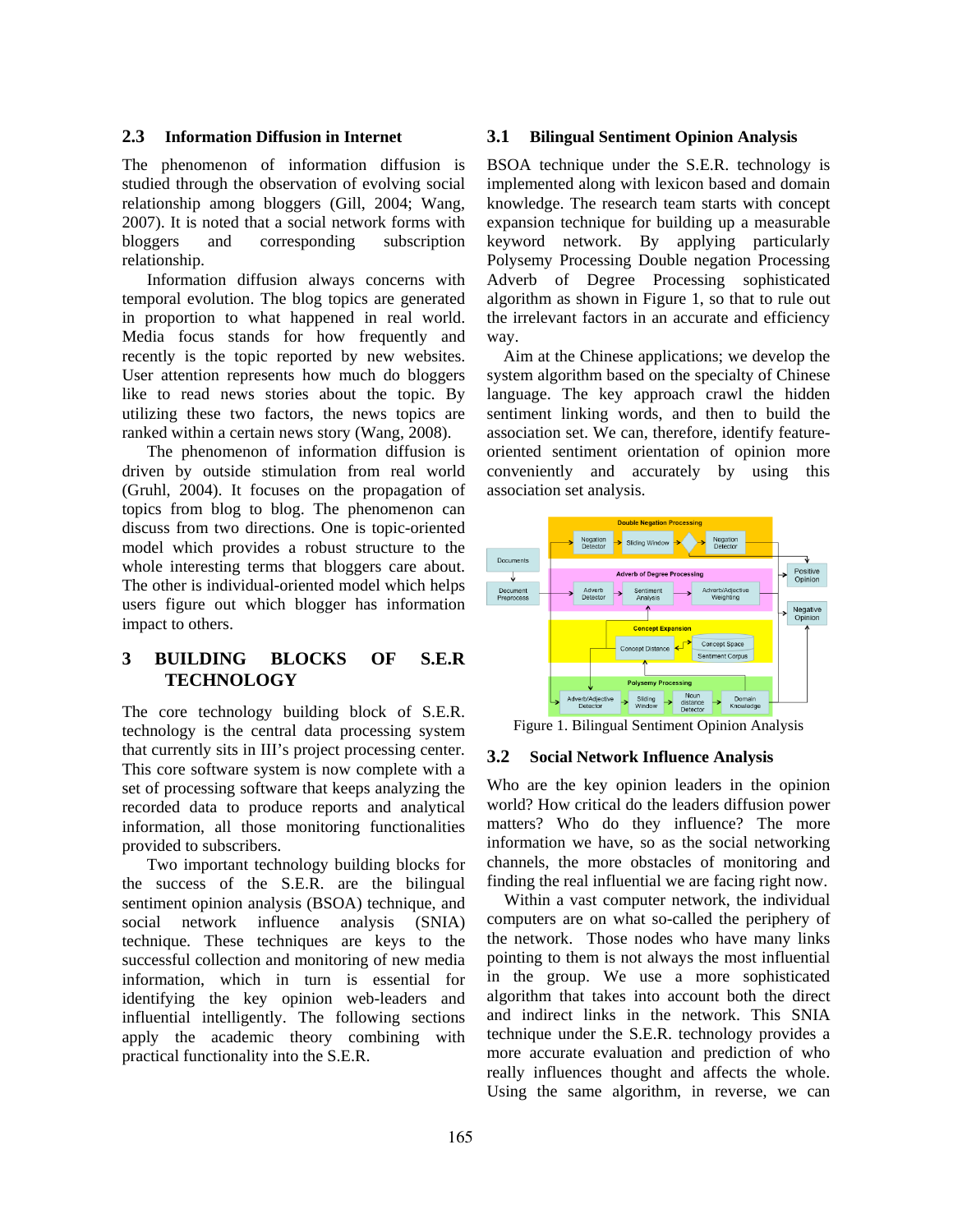quickly show the direct and indirect influence clusters of each key opinion leader.



Figure 2. Social Network Influence Analysis

### **3.3 The monitoring methodology of agendatendency**

In the web-society, the system architecture of monitoring and identifying on vast web reviews is one thing, being aware of when to start the risk control action plan is another story. We develop 3 different forms of analysis charts  $-$  long term average moving line, tendency line, 1-day, 7-day and monthly average moving line. For example, the moment when the 1-day moving average line is higher than the 7-day moving average line, it means the undiscovered issue is going to be outburst shortly, and it is the time the authority to take action dealing with the consequences. One news report reconfirmed that a wrong manipulated marketing promotion program using an "iPhone5" smart-phone as its complementary gift and was shown on the analysis chart 9 days before it revealed on the television news causing the company's reputation being damaged badly.

#### **4 PRATICAL EXAMPLE**

To make our proposed scheme into practice, corresponding systems are applying in the following example. S.E.R. plays an important role to support the enterprise, government and public society.

#### **4.1 Food-safety Related Issues**

S.E.R. research and development team built up the DEPH [di(2-ethylhexyl)phthalate] searching website within 2 days and made an officially announcement in June. 1st, 2011 under the pressure of the outbreak of Taiwan's food contamination storm, which in general estimated causing NT\$10,000 million approximately profit lost in Taiwan's food industry. This DEPH website was to use the S.E.R. technology not only to collect 5 authorities' data (Food and Drug Administration of Health Department in Executive Yuan, Taipei City government) 24 hours a day but also gathering  $3$  news portals  $-$  Google, Yahoo, and UDN, 303 web online the latest news information approx., allowed every personal could instantly check whether their everyday food/drink has or failed passing the toxin examination by simply key-in any related words (jelly, orange juice, bubble tea). This website was highly recommended by the Ministry of Economic Affairs because of it fundamentally eased people's fear at the time.

## **4.2 Brand/Product Monitoring**

A world leading smart phone company applying the S.E.R Technology service platform to set up its customer relationship management (CRM) platform for identifying the undiscovered productdefects issues, monitoring the web-opinion trends that targeting issues between its own and competitor's products/services mostly. This data processing and analyzing cost was accordingly estimated saving 70 % cost approximately.

#### **4.3 Online to Offline Marketing**

In order to develop new business in the word-ofmouth market, Lion Travel which is the biggest travel agency in Taiwan sat up a branch "Xinmedia". The first important thing for a new company to enter the word-of-mouth market is to own a sufficient number of experts who can affect most people's opinion to advertisers, however, this is a hard work right now. S.E.R. helps Xinmedia to easily find many traveling opinion leader, and those leaders can be products spokesperson to more accurately meet the business needs. More and more advertisers agree the importance of the wordof-mouth market, because Xinmedia do created better accomplishments for advertisers' sales by experts' opinion.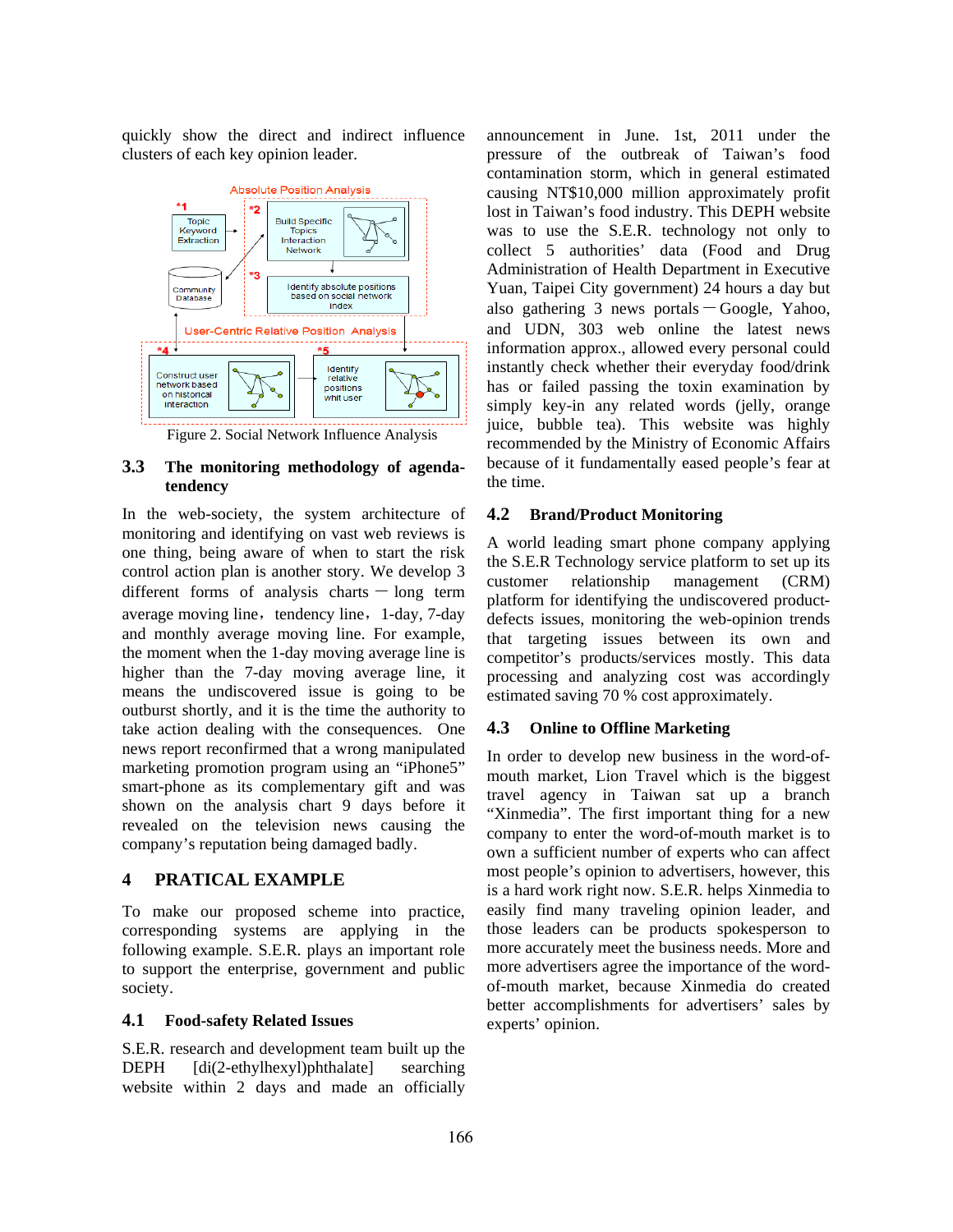## **5 S.E.R. DETAIL OPERATIONS**

In the following scenario, S.E.R. monitors more than twenty smartphone forums. In Figure 3, the cellphone "One X" is getting popular than others. From the news, we know this cellphone is upcoming release to the market and it becomes a topical subject.



Figure 3: An example of Word-of-mouth of products

Beyond the products, some details are discussed with product in a topic. Thus, we use TF-IDF and fixed keyword to extract the important issue. These issues are coordinated with time slice and generated dynamically. It points out the most discussed issue with the product. In Figure 4, In this case, the "screen" issue is raising up after "ics" (ice cream sandwich, an android software version) may become the most concern issue that people care about.



Figure 4. An example of hot topics

For different project, S.E.R. supports the training mode to assist user to train their specific domain knowledge. User can easily tag their important keyword to their customized category. With this benefit, we can accept different domain source and do not afraid data anomaly. We also apply training mechanism automatically if the tagging word arrive the training standard.

As shown in Figure 5, top side shows the analyzed information of whole topic thread. We just show the first post of this thread. As we can see, we provide three training mode, Category, Sentiment and Same Problem. The red word shows the positive sentiment and blue word shows the negative sentiment respectively. The special case is the "Same Problem". In forum, some author may just type " $+1$ ", "me2", "me too" to show they face the same problem. Therefore, we have to identify what they agreed or what they said. We solve this problem by using the relation between the same problem word and its name entity.

| Why did you pick the One X over Samsung S3 ???<br>Source: XDA One XL General: Category: SW None HW None<br>Sentiment: Positive:70% Negative:23% Neutral:7%<br>User Count : 21 : Reply Count : 70 : Same Problem : 26 |                                   | <b>Update</b> |
|----------------------------------------------------------------------------------------------------------------------------------------------------------------------------------------------------------------------|-----------------------------------|---------------|
| Same Problem Training Mode<br><b>Category Training Mode</b><br>Sentiment Training Mode<br>http://forum.xda-developers.com/showthread.php?&t=1616949<br>ricktat   2012-04-24 17:10:00.0 #1                            | Santimant<br><b>Positive</b><br>٠ |               |
| You don't even know the specs of of the S3 and you have already pre-ordered the One X. You do<br>know the S3 will be annouced on May 3rd right?                                                                      |                                   |               |
| Well for me the biggest reason is The HTC Vivid. It was released on the same day as the<br>Skyrocket and it has had ICS for over a month It was also released 6 weeks later than the S2.                             |                                   |               |
| The Sammy Att combo does not like to upgrade very fast.                                                                                                                                                              |                                   |               |
| Plus I always reserve the right to change my mind if the S3 is coming to ATT in May and is totally Bad<br>霳                                                                                                          |                                   |               |
|                                                                                                                                                                                                                      |                                   |               |

Figure 5: Training Mode – S.E.R. supports category training, sentiment training and same problem training

To senior manager, they may not spend times on detail issue. S.E.R. provides a quick summary of relevant issue into a cluster and shows a ratio to indicate which issue is important. Software



Figure 6. Quick Summary – Software relevant issues

#### **6 Conclusions**

In this networked era, known social issues get monitored and analyzed over the Net. Information gathering and analysis over Internet have become